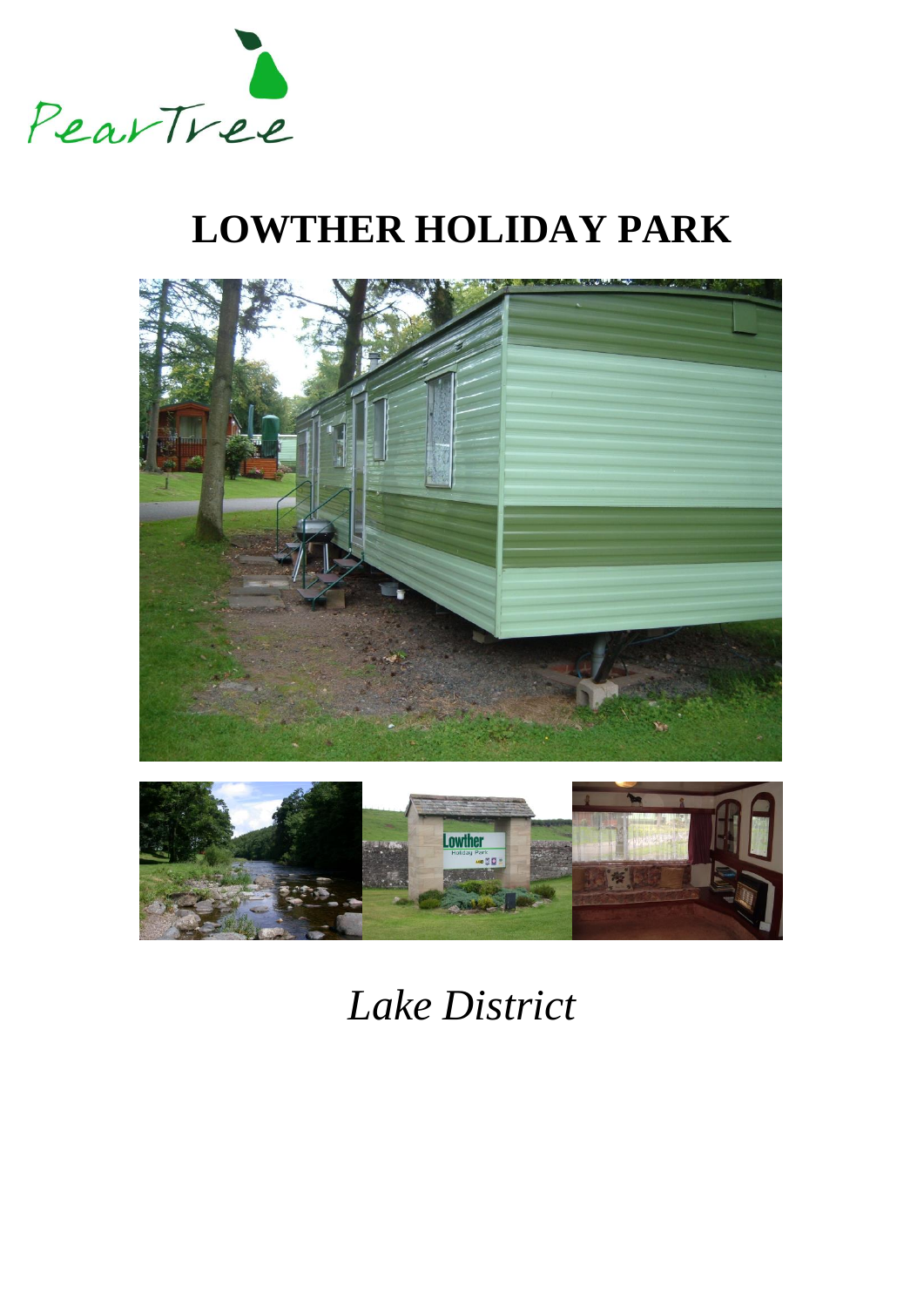## **Introduction**

Lowther Holiday Park is the perfect setting for your holiday, set in 50 acres of natural, wooded parkland on the banks of the River Lowther.

Lowther Holiday Park has won many awards including the David Bellamy Gold Award, the AA Campsite of the year award for Northern England, it has achieved a 5 star rating by the British Graded Holiday Parks and it is listed by Practical Caravan as one of Britain's top 100 Family Parks

Wildlife abounds on the holiday park. It is home to the rare and fascinating Red Squirrel. Butterflies are attracted by the numerous wild flowers that are left to grow in their natural environment. Bats, birds, badgers, deer, foxes, stoats and rabbits are among the other wild creatures that share the holiday park.

The area around Lowther Holiday Park…

Lowther Holiday Park is situated in the beautiful Eden Valley with Ullswater (arguably the most attractive of the English Lakes) to the West. The Northern Pennines area of Outstanding Natural Beauty and the road from Penrith to Alston (one of the world's most beautiful road journeys according to top travel writers) to the East.

The Scottish Border Country and Hadrian's Wall is to the North. Shap Fells and the Lune Gorge are to the South.

The historic market town of Penrith with its range of speciality shops and famous market is just two miles away.

Other towns within Eden are Appleby-in-Westmorland, Kirkby Stephen and Alston. The scenic Settle-Carlisle Railway has a station at Langwathby about four miles from the Holiday Park.

Lowther Holiday Park is situated on the edge of the Lake District National Park. You can wander around charming Lakeland towns and villages, explore the history of the area at its castles and historical houses, enjoy the great variety of attractions or have some family fun at the many events taking place all year round. Whatever the weather, there is something for everyone.

As the park is situated on the historic Lowther Estate, it is easy to visit Lowther Castle. The Lowther Estate covers some 70,000 acres and can offer virtually every type of country sport over mountain, moorland, wood and farmland as well as trout and salmon fishing in the River Eden and its tributaries the River Lowther and the River Eamont.

Wildlife tours are also available and can be tailored to your requirements. The guided wildlife outings offer a variety of opportunities from woodland and riverside strolls to more energetic fell walks and specialist motor cruises by Landrover or eight-wheeled drive all-terrain vehicles.With the benefit of an experienced and knowledgeable guide you will have the greatest chance of an encounter with a wide range of wildlife.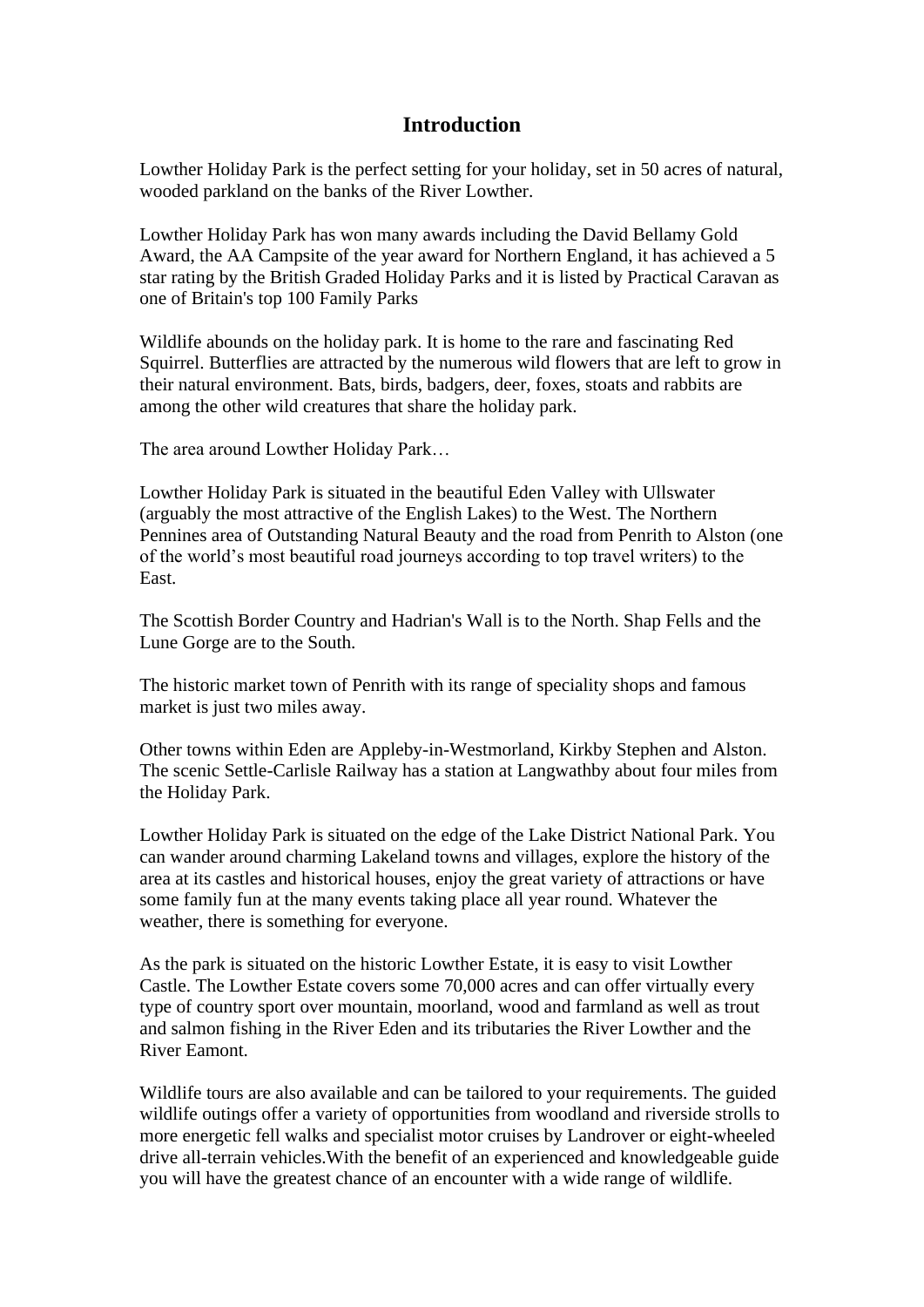## **Park Rules**

### **VEHICLES**

1. Skateboards & Roller Blades are not allowed.

2. Cycles must be ridden to Proficiency Test standard & fitted with brakes, and if used after dark, lights must be fitted.

3. Riding in an aggressive or unfriendly manner is not allowed.

4. Cycles must not be ridden on the River Walk or anywhere signed to the contrary.

5. Please do not exceed the speed limits of 20MPH on the drive and 5MPH on the Park.

6. Cars must only be driven by persons fully insured to do so.

7. British Drink Driving Laws apply on the Park & access roads.

8. No commercial vehicles.

### **GENERAL**

1. Noise, particularly after 12.00pm, will not be tolerated.

2. Single sex groups, and groups under 21 years will not be admitted.

3 It is company policy that consumption of alcohol will not be allowed other than in or around pitch allocation of caravan or tent.

4. Articles of clothing are not to be hung from trees or lines attached thereto.

5. No open fires allowed.

6. Children/minors - parental supervision should be given at all times.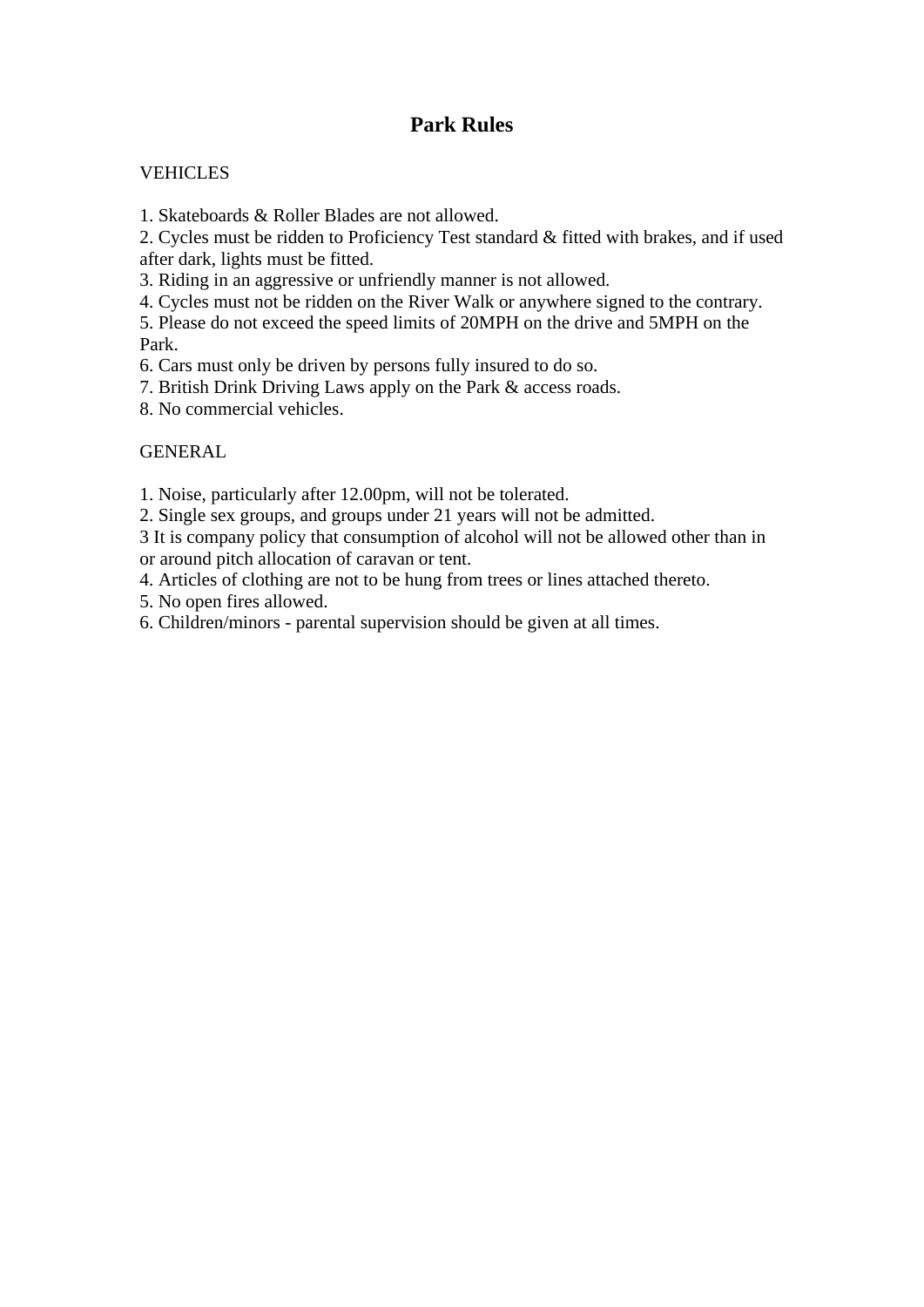## **Important Information**

Reception opening hours: 8am – 12noon, 13.30 – 5.00pm, (6.00pm Saturday and Sunday)

Check in Time: 2pm

Check out Time: 2pm

Can guests bring their own BBQ?: Not permitted, inside or outside the caravan.

Dogs: Not allowed

Smoking: Smoking is not permitted in the caravan. All venues and enclosed public places within the Park are non-smoking. Smoking is permitted only in designated areas of the Park.

Cleaning Materials: In order to comply with COSHH Regulations, Pear Tree provides all cleaning materials. Supplies can be ordered via the Order Sheet, found within the Information Pack and should be returned to the Office with checklist and keys.

*(Ref. www.lowther-holidaypark.co.uk)*

## **Telephone Numbers**

#### **Emergencies**

David Bartlett: Monday – Friday 9am to 5pm – 01388 776799 Out of hours – 07801 595803

Police 01768 864355

**Doctors** Birbeck Medical Group 01768 214620

Hospital Penrith 01768 245300

Dentist 01228 603603